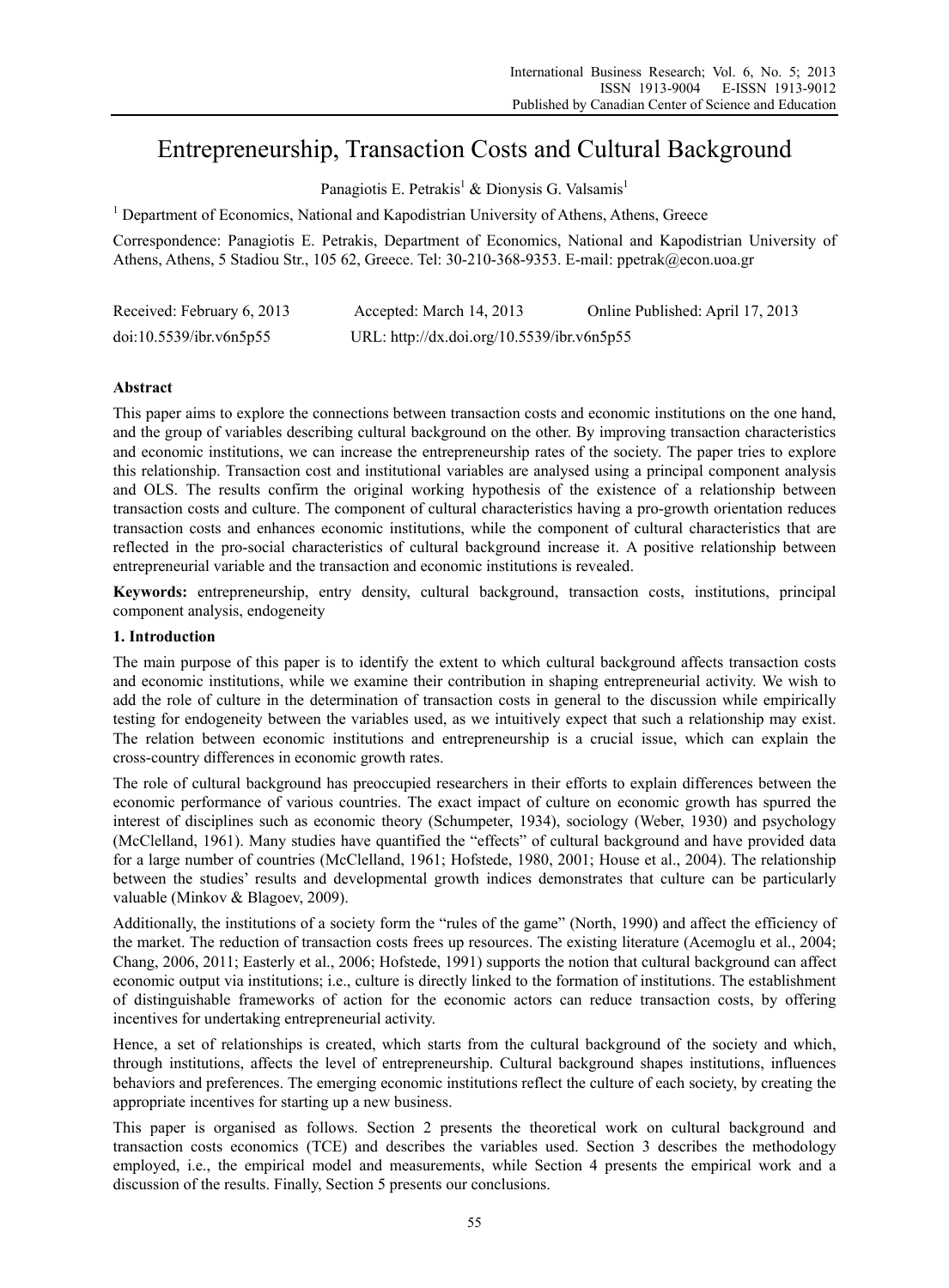# **2. The Theoretical Background and the Variables Used**

#### *2.1 Cultural Background*

Cultural background, and civilisation or culture in general, are concepts based in cultural anthropology and may be defined in a variety of ways. According to Kluckhohn (1954), culture is to society what memory is to people. It includes values, ideas and other symbolic systems that shape behaviours and are passed on from generation to generation (Kluckhohn & Kroeber, 1952). Similarly, Triandis (1994) believes that anything that was functional at any point in the history of the group deserves to be passed on to future generations. Culture can also be defined as the set of ideas, behavioural theories or mental parameters shared by a group of people (Allaire & Firsirotou, 1984; Hofstede, 1994). Regarding the economy, North (1990) approaches cultural background as a source of informal limitations that guide our daily transactions and argues that its importance can be measured through formal rules that produce different results when applied to different societies. According to Spranz et al. (2012) culture is the ongoing interplay between formal rules and informal constraints that emerges in the historical development of every society.

Oyserman and Sorensen (2009), using the term "cultural syndromes", and Triandis (1996), define sets of interconnected features that overlap and sometimes contrast and, depending on the circumstances, either periodically rise to the surface or descend into oblivion. Therefore, cultural background includes ways of thinking and producing meanings, i.e., mental states or representations. Examples of a cultural syndrome are individualism and collectivism.

In contrast, Schwartz (2009) considers cultural background to be an exogenous variable in relation to one's self. Although it is not a condition established in the human mind, it affects the behaviour of individuals through linguistic communication, regulations and expectations. However, it is difficult to accept an extra-personal construct, as the production of culture is an intrinsic process of the human species.

Hofstede (1980, 1991) develops a model that analyses social values and the structure of enterprises in a society, based on their cultural backgrounds, which he divides into five cultural dimensions (Note 1). His model has been used by many researchers (Rapp et al., 2011) to explain various processes, such as the ethics of negotiations (Volkema, 1999), strategies for entering a market (Anderson & Coughlan, 1987) and the analysis of international markets (De Mooij, 1998).

# *2.2 Transaction Costs*

The theory of transaction cost economics (TCE) was first proposed by Coase (1937), but was promoted to a wider public by Williamson (1975, 1985). One of the key issues of interest for economists within New Institutional Economics is the study of transaction costs. According to Arrow (1969), transaction costs are the same as the costs for the "operation" of the financial system. The concept of transaction costs has led to a variety of different ways of thinking regarding both the design and organisation of production and in the creation and evolution of institutions. The focus is primarily on how transaction costs are measured. TCE provides a theory to explain the choice for efficient governance structures (Spithoven, 2012).

The 1930s saw the formulation of the theory of transaction costs, in particular, through the contributions of Commons (1934) and Coase (1937). Commons (1934) was the first to notice that transaction costs are central to economic analysis. Essentially, however, the core of the theory was developed by Coase (1937) in his article "The Nature of the Firm". According to Coase, transaction costs are nothing but the cost that accompanies the exchange of goods. The role of transaction costs is important for the interpretation of the structure of the market (Coase, 1937, 1960).

The behavioural characteristics on which the theory of transaction costs is supported are summed up in bounded rationalism and opportunity exploitation (Williamson, 1981), characteristics that affect and are affected by each society's cultural background. According to Williamson (1981), the characteristic of "bounded rationalism" does not entail a lack of logic or irrational thought. On the contrary, it involves a limited capacity for the resolution of difficult and complex problems of data analysis and information processing, as well as a lack of specialisation. Furthermore, individuals engage in transactions and make contracts when their goals are met, according to opportunistic behaviour (Williamson, 1985; Conner & Prahalad, 1996).

The basic features of transactions are uncertainty, frequency and asset specificity (Williamson, 1981) and they are part of markets and public governance (Williamson et al., 2007). All of these components are shaped according to the cultural background and the overall organisation of each society. In general, as the degree of uncertainty concerning a transaction increases, there is a burden on transaction costs because of the unpredictable result of the transaction. Transaction uncertainty ultimately places an uncertainty premium on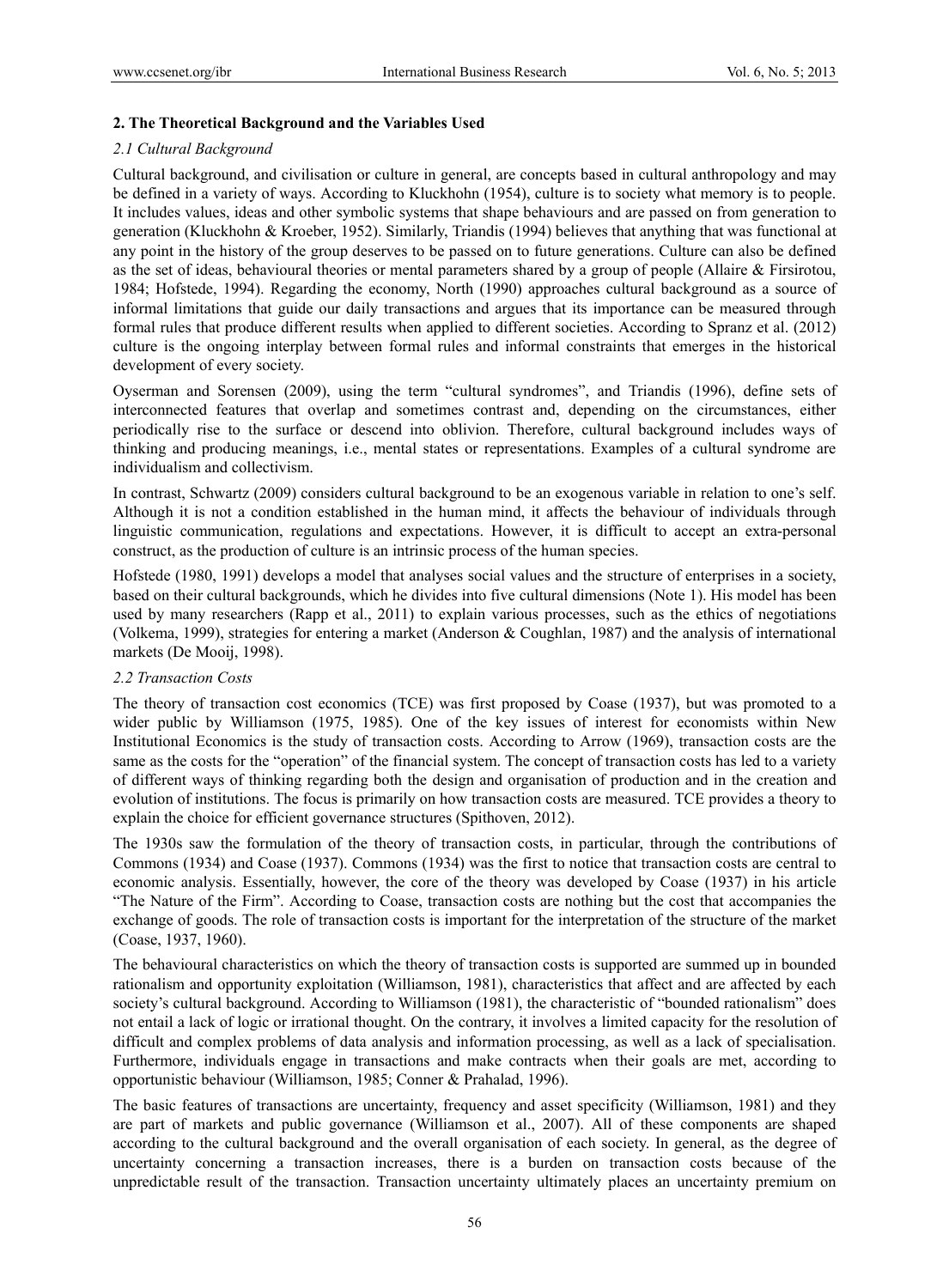transaction costs.

Institutions set the "rules of the game" in a society (North, 1990). They are defined as society's collective choices that usually express conflicts of interest and develop under the influence of history and cultural background. Generally, favourable economic institutions (with respect to growth) are those that offer secure property rights across a wide range of society's functions (Acemoglu et al., 2004; Chang, 2006; Dutt, 2011). This paper does not extend its analysis to political institutions but only to the economic ones that shape incentives in a society, including incentives regarding physical capital, human capital, technology and the organisation of production (Economides et al., 2009). The primary expressions of economic institutions are property rights, contractual conditions and, ultimately, the magnitude of those conditions' effects on economic transactions.

The different social and political processes that shape each society's cultural background guide human behaviour and the characteristics of those involved. For instance, Greif (1994) concludes that the effect of culture is significant in a) shaping the institutional structure, b) planning for the future and its co-dependence with institutions, and c) preventing the acceptance of foreign culture's institutions.

# *2.3 Cultural Background and Transaction Costs*

The existence of cultural differences in societies with respect to perceptions of transaction costs provides an important extension of transaction cost theory. Economic institutions, in the form of property rights and contractualisation, are influenced by the characteristics of trade, cultural stereotypes (Boyer & Petersen, 2012) and elements of human behaviour. Furthermore, institutions are shaping each agent's action (Hédoin, 2012).

Cultural background is a determinant of consumer behaviour (Clevelant & Laroche, 2007), and the study of this relationship is particularly important when choosing a strategy for the international expansion of activities and transactions.

Greif (1994) highlights that different cultural values lead to different types of social structures in economic relations and influence the dynamics of wealth distribution. He separates societies into those characterised by privacy (Individualist societies) and those characterised by collectivity (Collectivist societies) and describes their characteristics, concluding that a system of collectivity tends towards a stable model for the distribution of income. Societies characterised by strong elements of privacy encourage low levels of communication between their members, a vertical social structure and weak forces of informal financial enforcement. Individuals have low levels of responsibility and "self-punishment" and therefore do not do what is right. A model that incorporates privacy is less effective in supporting inter-economic relations and requires costly and formal organisations (contract enforcement is achieved mainly through specialised organisations, such as courts). Moreover, Greif's analysis concludes that the western societies that are more effective in their operation in the long-term are based on the privacy model.

Shane (1992, 1993) seeks to connect the effects of cultural differences in the perceptions of transaction costs observed between societies, the differences in societies' preferences for licensing and international joint ventures. He contends that an appropriate cultural variable is "Power Distance", as presented by Hofstede (1980), which is an expression of the degree of interpersonal trust in a society. He concludes that a high score of the power distance index in a society (low levels of interpersonal trust) increases transaction costs and reduces the cost of government, increasing the preference of a society for wholly owned subsidiaries compared to joint ventures through foreign direct investment (Shane, 1993).

M. Chen et al. (2002), attempting to include cultural characteristics in transaction cost theory, conclude that in transactions within the same group, whether these concern individuals or organisations, cultures characterised by privacy display more opportunistic behaviour compared to those characterised by collectivity, while in transactions with other groups, collectivists display more opportunistic behaviour.

Hofstede et al. (2008a) focus on the influence of the cultural characteristics of a society on the choices made in transactions. The transactions model they use is based on transaction cost theory and includes the procedures for searching, bargaining, contracting, monitoring and enforcing contracts. Hofstede et al. (2008b) focus on the "Uncertainty Avoidance" cultural variable, as interpreted by Hofstede (1980), and conclude that individuals in societies with low scores for this variable interact more easily with strangers. Hofstede et al. (2008b) conclude that in societies with dominant elements of either privacy or collectivism, i.e., with a low/high privacy/collectivism index as described by Hofstede (1980), the value of transactions is relatively high. However, in societies where privacy and collectivity co-exist, the value of transactions is lower, as collectivists end up transacting with members of the groups to which they belong. Examining the impact of the value of the short-term/long-term orientation variable (Hofstede, 1980) on transactions, Hofstede et al. (2008b) conclude that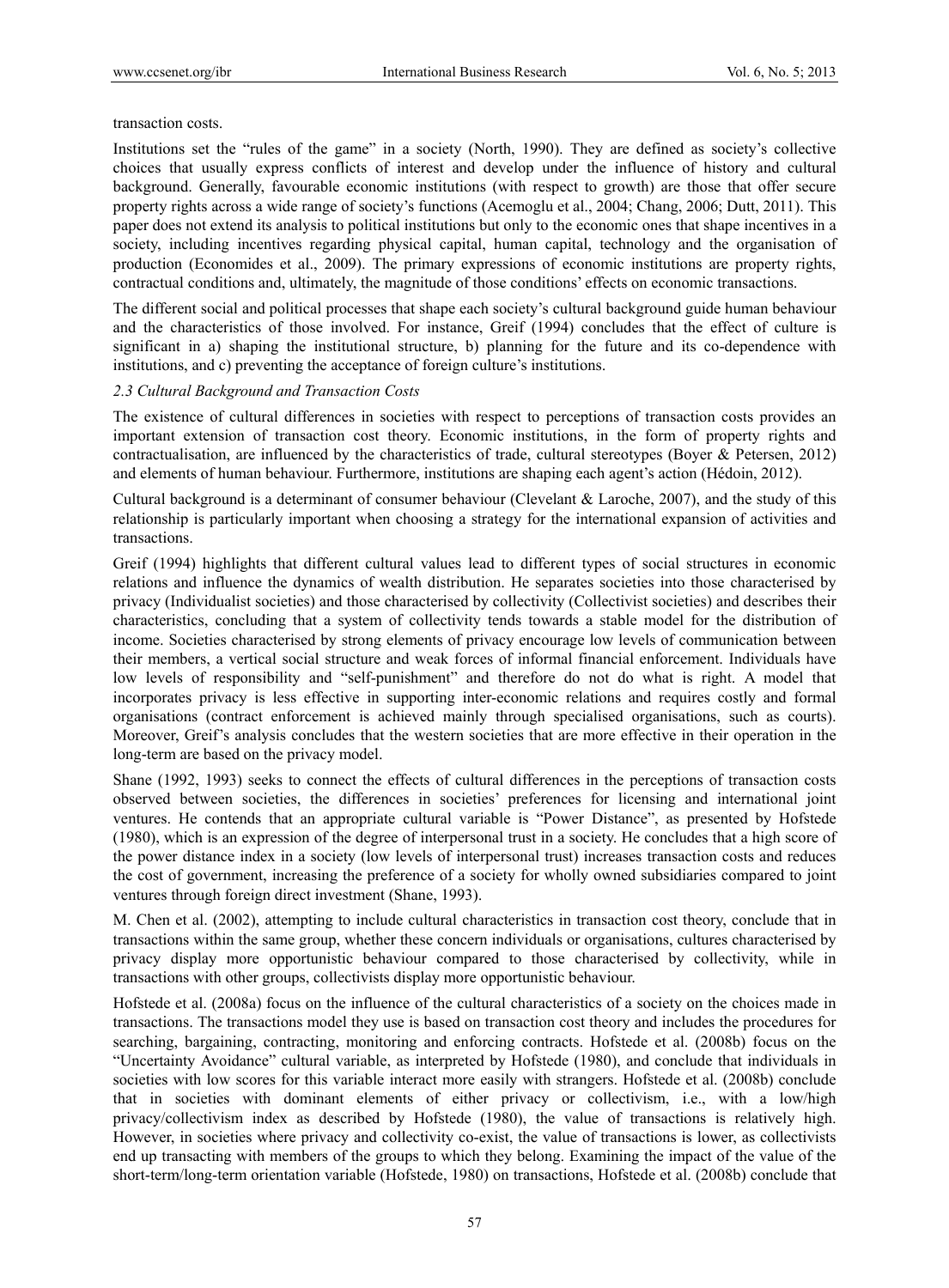in societies with a high short-term orientation, people pursue strategies based on the qualitative characteristics of transactions, feel insecure about the behaviour and choices of the individuals with whom they transact, display opportunism and seek agreements with persons well established in society. Moreover, Hofstede et al. (2008b) examine the relationship between the cultural variable for the acceptance of inequalities (Hofstede, 1980) and trade (Hofstede et al., 2008b). They observe that in societies with high values of the variable, when the party being approached is sufficiently high in the social hierarchy, transactions are achieved more easily and quickly and are characterised by greater patience regarding the behaviour and choices of the transacting party.

In their analysis, C. Chen et al. (2002) attempt to identify the factors that shape opportunistic behaviours, in response to the criticism received by TCE regarding the basic assumption of opportunism being human nature. For C. Chen et al. (2002), the role of culture is an important factor influencing human behaviour. Based on data from sociology and psychology, they suggest that the tendency of individuals towards opportunism is affected by the degree of privacy/collectivity and the set of their moral barriers. However, as reported by Ghoshal and Moran (1996), this opportunistic propensity does not mean that a person with such a propensity will routinely behave opportunistically in all transactions.

Going one step further, Gazendam and Jorna (2005) find that the TCE hypotheses regarding the architecture of actors do not agree with the data on cognition and intelligence in cognitive science. Despite the basic assumptions of TCE regarding confidence/uncertainty, commitment and opportunism, there is no reference supporting the so-called "intelligence of actors". Gazendam and Jorna's (2005) criticism is clearly expressed when they note that "Bounded rationality is assumed but not incorporated, learning is assumed but not accounted for". Thus, they divide the examination of TCE between two levels: an intentional level (trust, opportunity, loyalty) and a functional level (bounded rationality, learning); in so doing, they include elements of cultural background in their concept of transaction costs.

## *2.4 Entry Density, Transaction Costs and Economic Institutions*

The notion of entrepreneurship and its contribution to the economic science as a factor for economic growth has been analyzed by many scholars (Schumpeter, 1934, 1950; Audretsch, 2007; Knight, 1971; Wang, 2012).

The relationship between cultural background, transaction costs (via institutions) and entrepreneurship has spurred the interest of the researchers. Cultural background shapes the institutions of the society. Well-established institutions can reduce the transactions costs creating incentives for entrepreneurship. Weber's (1930) *"The Protestant Ethic and the Spirit of Capitalism"* is the most well known attempts to link cultural values with economic behavior explaining the role of capitalism in economic development. Baumol (1990) considers that institutions, resources and history, among other factors, determine the success of an entrepreneurial activity.

Audretsch (2009) introduced the term "entrepreneurship capital" in the framework of entrepreneurship, by referring to institutions, culture and the historical context that contribute to starting up a new business. Entrepreneurship capital includes a multitude of aspects, such as the degree to which society accepts entrepreneurship, as well as the intention of the individual to share risks and benefits.

In general, we can approach the relationship between cultural values and entrepreneurial activity from two different perspectives. In the first one, the supply or "pull" perspective, we have the "legitimation of entrepreneurship" and the "aggregate psychological traits", whereas in the demand side we have the "dissatisfaction perspective" for business start-ups and entrepreneurship in general (Verheul et al., 2002; Wennekers et al., 2008).

Transaction uncertainty ultimately gives an uncertainty premium to transaction costs. This results in the increase of the level of risk of the economy, which discourages investors from undertaking entrepreneurial initiative. Well-established markets, which offer efficient transactions by limiting obstacles in transactions, offer the businessman the incentive to enter in it, increasing in this manner entry density. At the same time, an enterprise with an effective transaction costs management mechanism has a comparative advantage compared to its competitors (Spulber 2003, 2008), by means of freeing up resources it can dispose of for new investments, as well as for the productive procedure.

As far as economic institutions are concerned, the country institutional profile is frequently used to study entrepreneurial activity. The relationship between institutional background and economic growth and, thus, with entrepreneurship stems from three different sources from their: a) contribution to coordination and governance, b) influence on the process of knowledge development and c) effect on income distribution and on development of social coherence (Easterly et al., 2006).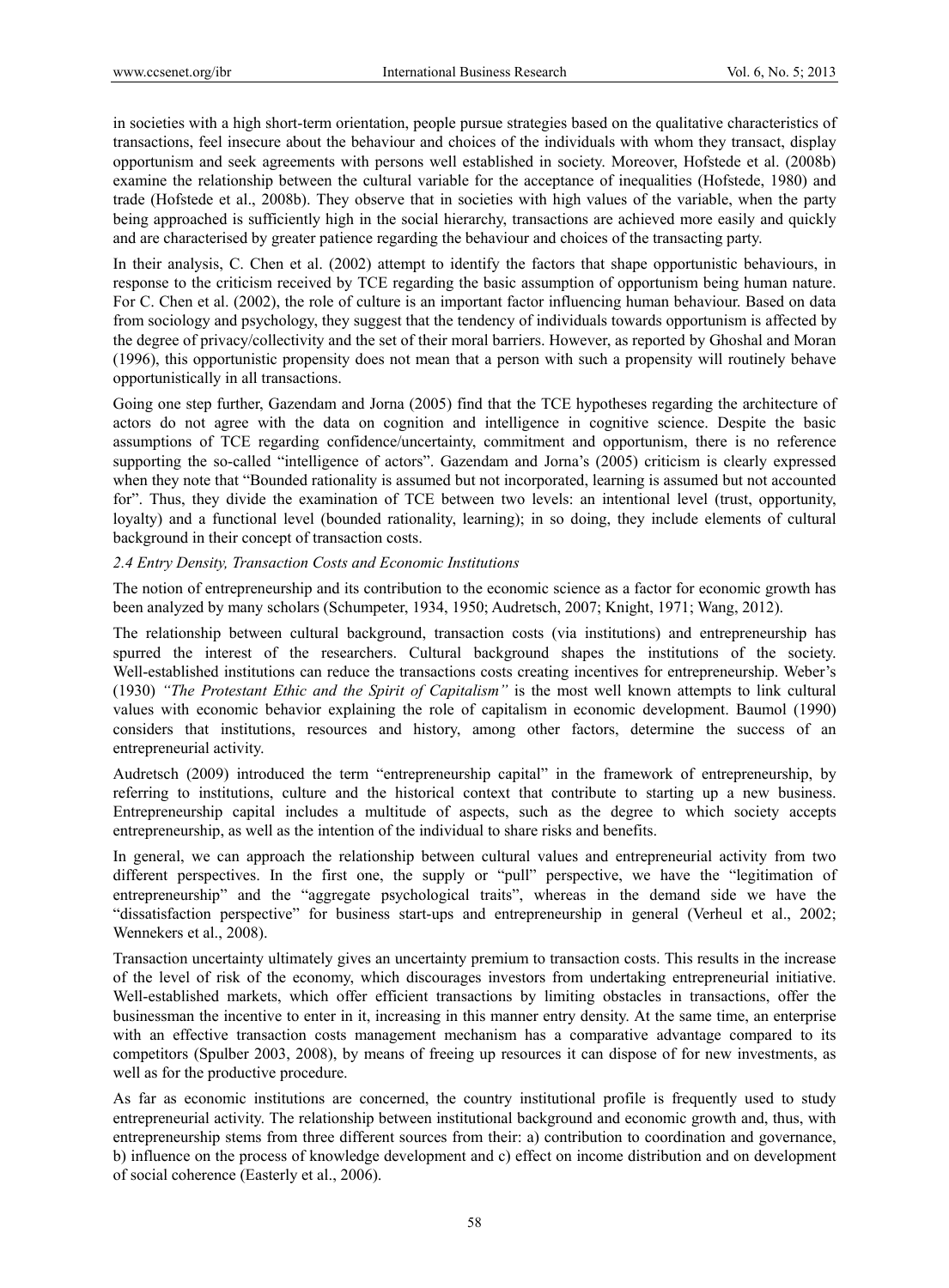A multitude of factors define the relationship between entrepreneurship and economic growth. At a macro level, it includes factors such as business climate, education levels, and political and legal conditions (Grilo and Thurik 2005; Hwang and Powell, 2005; van Stel et al., 2005). At an institutional level, factors that determine entrepreneurial incentives are the regulation of product markets, the start-up costs, the regulatory burden on the firms, the social security system and cultural values vis-à-vis entrepreneurship and self-employment (Parker, 2007; van Stel et al., 2007).

The effects of specific entrepreneurial policies, their characteristics and their implementation cover a large part of the literature on entrepreneurship (Stevenson & Lundström, 2005, 2007; Audretsch et al., 2007; Hoffmann, 2007). Wennekers et al. (2002) stress out that institutions, in conjunction with government policy influence the opportunities for starting up a business. The clear institutional and legal environment, the smooth operation of the markets under specific rules, privatisation and collectivization create the requirements for entrepreneurial opportunities. The government's ability to provide institutions through an effective rule of law (Kaufmann et al., 1999; Hellman et al., 2000; Kaufmann et al., 2008) and the protection of property rights (North, 1981; Acemoglu & Johnson, 2005) seem to be fundamental parts of entrepreneurial growth.

# *2.5 The Data*

The selection of the variables in this paper was aimed at creating the Principal Components (PCs) through the Principal Component Analysis (PCA) method for two groups of variables: 1) the cultural background and 2) transaction costs and economic institutions.

The selection of variables representing the cultural dimensions and the transaction and specifying variable characteristics that capture the economic institutions is rather difficult because specific variables are a) very difficult to quantify and b) even if they are quantified, it is not certain that they are collected and registered in a satisfactory manner at the societal level.

Cultural background measurements originate from House et al. (2004) and are more recent (1995-1997) than Hofstede's.

However, Freytag and Thurik (2007, 2010), in discussing the way in which cultural variables affect real ones (in the case of entrepreneurship), conclude that country-specific cultural variables seem to explain social preferences but not actual activity, i.e., what we observe is mainly the result of actual economic conditions and not reflections of the cultural background. However, ignoring the influences of cultural background on actual activity is not intuitively correct because certain cultural traits (i.e., uncertainty avoidance or collectivism) have prevailed for long periods, and their presence is detected repeatedly through numerous social expressions. A compromise resolution to this problem is to rely on cultural values reflecting adopted practices (as they are) and not in beliefs and values (what should be), as we do in this paper.

Cultural background is expressed in the variables developed by Globe (House et al., 2004): performance orientation, future orientation, gender egalitarianism, assertiveness, institutional collectivism, in-group collectivism, power distance, human orientation and uncertainty avoidance.

Quantifying transaction costs is challenging. Variables that can adequately present the objective characteristics of frequency and asset specificity could not be found. A process that has been adequately quantified is the number of transactions in an economy. An economic system with a number of transactions pertaining to its operational processes and not the economic result of its production system, displays unique characteristics in comparison to another, where transactions exhibit a strong productive orientation (without bureaucracy, corruption etc.). We use the variable starting business, which measures time (calendar days) required to begin a company's operation, as a sign of its transactions' development, with production (developmental) orientation of the transactions' organization, as a point of reference.

Furthermore, the risk that prevails in an economy can be adequately described by using the composite risk as a proxy.

For the expression of the economic institutions, we will use the following variables: property rights and rule of law. Note that the relationship between cultural background and economic institutions (De Jong, 2011) should not be taken for granted as being a positive one, as it has been demonstrated that the opposite relationship may hold (Ahlerup et al., 2009).

In order to measure the entrepreneurial activity in an economy, a variety of variables can be used. Self-employment, total early stage entrepreneurship activity (from Global Entrepreneurship Monitor) and entry density (World Bank) are some of the most widely used ones in literature. The World Bank, in order to measure entrepreneurial activity, collects annual cross-country data on new business registration. In this paper we use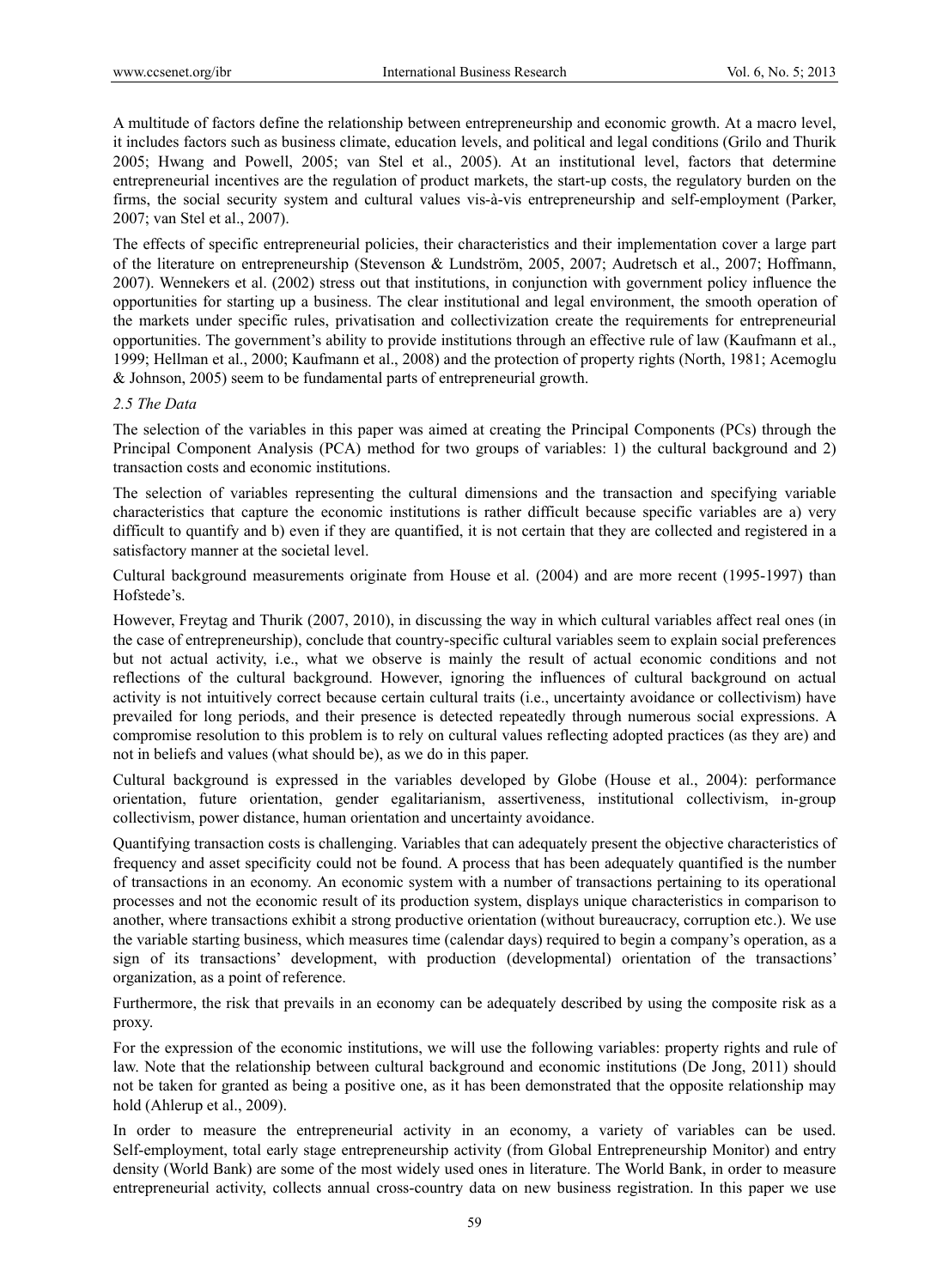entry density as a representative variable for measuring entrepreneurial activity.

Table 1 presents the variables used, their reference periods and their sources.

|                  | Variables              | Definition                                                                                        | Source of data                         |
|------------------|------------------------|---------------------------------------------------------------------------------------------------|----------------------------------------|
| Cultural         | Performance            | The degree to which a society encourages and rewards its                                          | House J. R. et al., (2004)             |
| background       | Orientation            | members for performance improvement and excellence.                                               |                                        |
|                  | Future                 | The extent to which individuals engage in future-oriented                                         | (The data were collected in the        |
|                  | Orientation            | behaviours, such as delaying gratification, planning and                                          | period 1995 - 1997)                    |
|                  |                        | investing in the future.                                                                          |                                        |
|                  | Gender                 | The degree to which a society minimises gender inequality.                                        |                                        |
|                  | Egalitarianism         |                                                                                                   |                                        |
|                  | Assertiveness          | The degree to which individuals are assertive, confrontational                                    |                                        |
|                  |                        | and aggressive in their relationships with others.                                                |                                        |
|                  | Institutional          | The degree to which organisational and societal practices                                         |                                        |
|                  | Collectivism           | encourage and reward the collective distribution of resources<br>and collective action.           |                                        |
|                  | In-group               | The degree to which individuals express pride, loyalty and                                        |                                        |
|                  | Collectivism           | cohesiveness in their organisations or families.                                                  |                                        |
|                  | Power Distance         | The degree to which members of a society expect power to be                                       |                                        |
|                  |                        | distributed equally.                                                                              |                                        |
|                  | Human                  | The degree to which a society encourages and rewards                                              |                                        |
|                  | Orientation            | individuals for being fair, altruistic, generous, caring and kind                                 |                                        |
|                  |                        | to others.                                                                                        |                                        |
|                  | Uncertainty            | The degree to which members of a society are risk-averse.                                         |                                        |
|                  | Avoidance              |                                                                                                   |                                        |
| Transaction      | Composite Risk         | This is the weighted average of individual risk indicators                                        | PRS Group (ICRG database)              |
| characteristics  |                        | (political, financial and economic risk). The larger the value,                                   | www.prsgroup.com                       |
|                  |                        | the lower the level of risk for the country. It is the mean for the                               |                                        |
|                  |                        | period $2001 - 2006$ period.                                                                      |                                        |
|                  | Starting a             | Time is recorded in calendar days. This measure captures the                                      | Doing business Reports, The            |
|                  | <b>Business</b>        | median duration that incorporation lawyers indicate is                                            | World Bank Groups                      |
|                  |                        | necessary to complete a procedure with a minimum follow-up                                        |                                        |
|                  |                        | with government agencies and no extra payments. It is the mean                                    |                                        |
|                  |                        | for the $2004 - 2006$ period.                                                                     |                                        |
|                  | Corruption             | A snapshot of the perceptions of public sector corruption. It                                     | Transparency International             |
|                  | Perceptions            | uses the counter-variable, so the values it can assume are                                        |                                        |
|                  | Index                  | between 0 (highly clean) and 10 (highly corrupt). It is the mean<br>for the $2001 - 2006$ period. |                                        |
| Economic         | <b>Property Rights</b> | An assessment of the ability of individuals to accumulate                                         | The Heritage Foundation, Index         |
| institutions     |                        | private property, secured by clear laws that are fully enforced                                   | of Economic Freedom (HER)              |
|                  |                        | by the state. It is the mean for the $2001 - 2005$ period.                                        | www.heritage.org/index/                |
|                  | Rule of law            | Measures the extent to which stakeholders have confidence in                                      | <b>Business</b><br>Environment<br>Risk |
|                  |                        | and abide by the rules of society. In particular, it focuses on the                               | Intelligence (BRI),                    |
|                  |                        | quality of contract enforcement, the police and the courts, as                                    | www.beri.com                           |
|                  |                        | well as the likelihood of crime and violence. It is the mean for                                  |                                        |
|                  |                        | the $2002 - 2006$ period.                                                                         |                                        |
| Entrepreneurship | <b>Entry Density</b>   | New Density is the number of newly registered limited liability                                   | Entrepreneurship<br>Survey<br>and      |
|                  |                        | companies per 1,000 working-age people (those ages 15-64). It                                     | database                               |
|                  |                        | is the mean for the 2001-2006 period.                                                             | The World Bank Groups                  |
|                  |                        |                                                                                                   |                                        |

Table 1. Sources and periods of reference in the variables

The 41 countries that constitute the sample represent 90.44% of World GDP for 2007 (IMF Database). The countries are as follows: Argentina, Australia, Austria, Brazil, Canada, China, Colombia, Denmark, Ecuador, Finland, France, Germany, Greece, Hong Kong, Hungary, India, Indonesia, Ireland, Israel, Italy, Japan, Malaysia,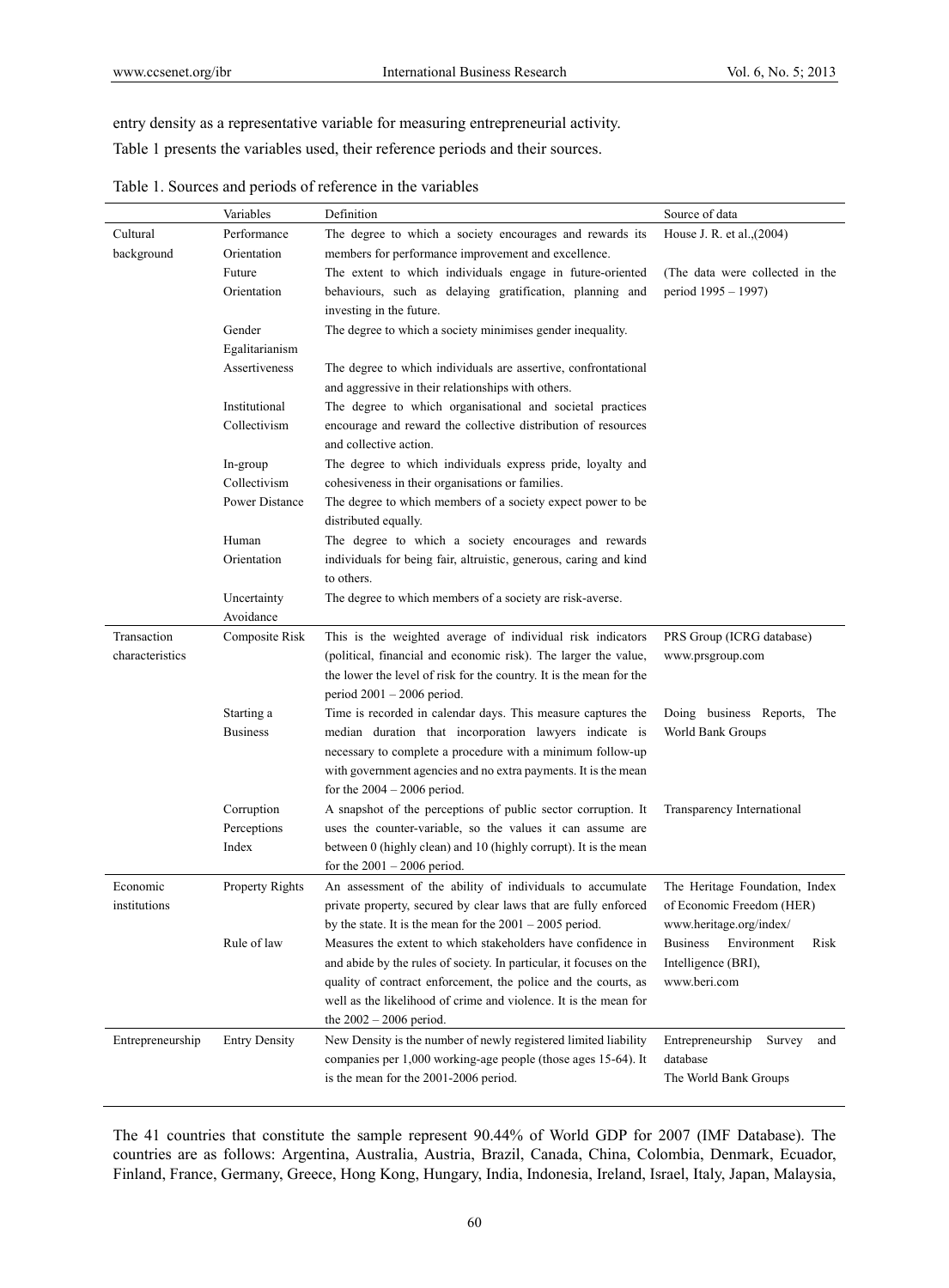Mexico, Netherlands, New Zealand, Philippines, Poland, Portugal, Russian Federation, Singapore, Slovenia, South Africa, South Korea, Spain, Sweden, Switzerland, Thailand, Turkey, United Kingdom, USA, Venezuela.

It is clear from the way the data are collected that we treat the world as a typical country, as we do not allow for heterogeneous growth experiences; we suppose that the production process is homogenous around the world (Bos et al., 2010). This assumption is because the limited degrees of freedom due to the small sample of observations (mainly the limited number of observations for the cultural variables) do not permit a deepening of the relevant analysis.

## **3. The Methodology Employed**

The basic model examined is the following:

$$
TI_i = \beta_0 + \beta_i^*CULTURAL \; BACKGROUP_i + \varepsilon_i \tag{1}
$$

where the dependent variable (TI<sub>*i*</sub>) expresses transaction costs and economic institutions, and the independent variable CULTURAL BACKGROUND*<sup>i</sup>* represents the cultural backgrounds of the 41 countries in the sample. The subscript *i* refers to the countries used.

To represent the complexity of the model's variables, we employed the Principal Component Analysis (PCA) method. PCA is a useful econometric method that is applied to find common characteristics in high dimension data and expresses the data in a way that stresses similarities and differences. By employing PCA, the number of variables representing cultural background and transaction costs is reduced, and the structure of the relationship between these variables is detected without much loss of information. Smith (2002), in the "Tutorial on Principal Components Analysis", notes that PCA is a way of identifying patterns in data and expressing data in such a way as to highlight similarities and differences. More specifically, PCA is a factor extraction method used to form uncorrelated linear combinations of the observed variables, which are then used to obtain the initial factor solution when a correlation matrix is singular. The first principal component (PC) has a maximum variance. Successive components progressively explain smaller portions of the variance and have no correlation with each other.

We apply PCA to two groups of variables. One group contains variables expressing transaction costs and institutions, and the other group contains variables expressing cultural background. The effect of culture on transaction costs and economic institutions is expressed through a linear regression analysis using the ordinary least squares method (OLS), as in the model presented above. In our linear regression, we used the principal components with the greatest variances (initial eigenvalues>1).

To check for endogeneity between the variables used, we use a version of the Hausman test (Hausman, 1978) proposed by Davidson and MacKinnon (1989, 1993), which employs a test statistic for exogeneity by running an auxiliary regression. The Hausman test examines the degree to which the interpretative variables of a regression suffer from endogeneity due to omitted variable bias, measurement error or reverse causality. The null hypothesis states that the model yields consistent estimates, and the reported values of p-value state the probability that the test statistic is zero, which would imply the acceptance of the null hypothesis. In this test, we use a set of instrumental variables that are correlated with the "suspect" variable but not with the error term of the regression that uses TI*i* as a dependent variable. The OLS estimates will only be consistent and unbiased if there is no endogeneity. In addition, the partial instrumental variables  $R^2$  are reported to describe how much of the squared residuals can be explained by the instrumental variables. The partial p-value, which is the probability that the F-value for each instrumental variable is zero, is also reported.

If we identify endogeneity between the variables used, the structural system of the two equations (one equation for each of the endogenous variables as a dependent variable) will be estimated using two-stages least squares (2SLS). In this method, we will use the variables that seem to have no direct causal link to the endogenous variables, (which have disturbance terms that are correlated with that of the problematic causal variable) as exogenous variables. This method covers models that violate the ordinary least squares (OLS) assumption of recursivity (when the model involves feedback loops), specifically models in which the disturbance term of the dependent variable correlates with the cause(s) of the independent variable(s). In the first stage, new dependent or endogenous variables are created to substitute for the original variables by using selected instrumental variables, which replace the problematic causal variables so as not to violate the OLS regression's recursivity assumption. In the second stage, the regression is computed in OLS fashion, but with the newly created variables.

### **4. Empirical Work and a Discussion of the Results**

The results of the empirical work are presented in this section. The various variables expressing transaction costs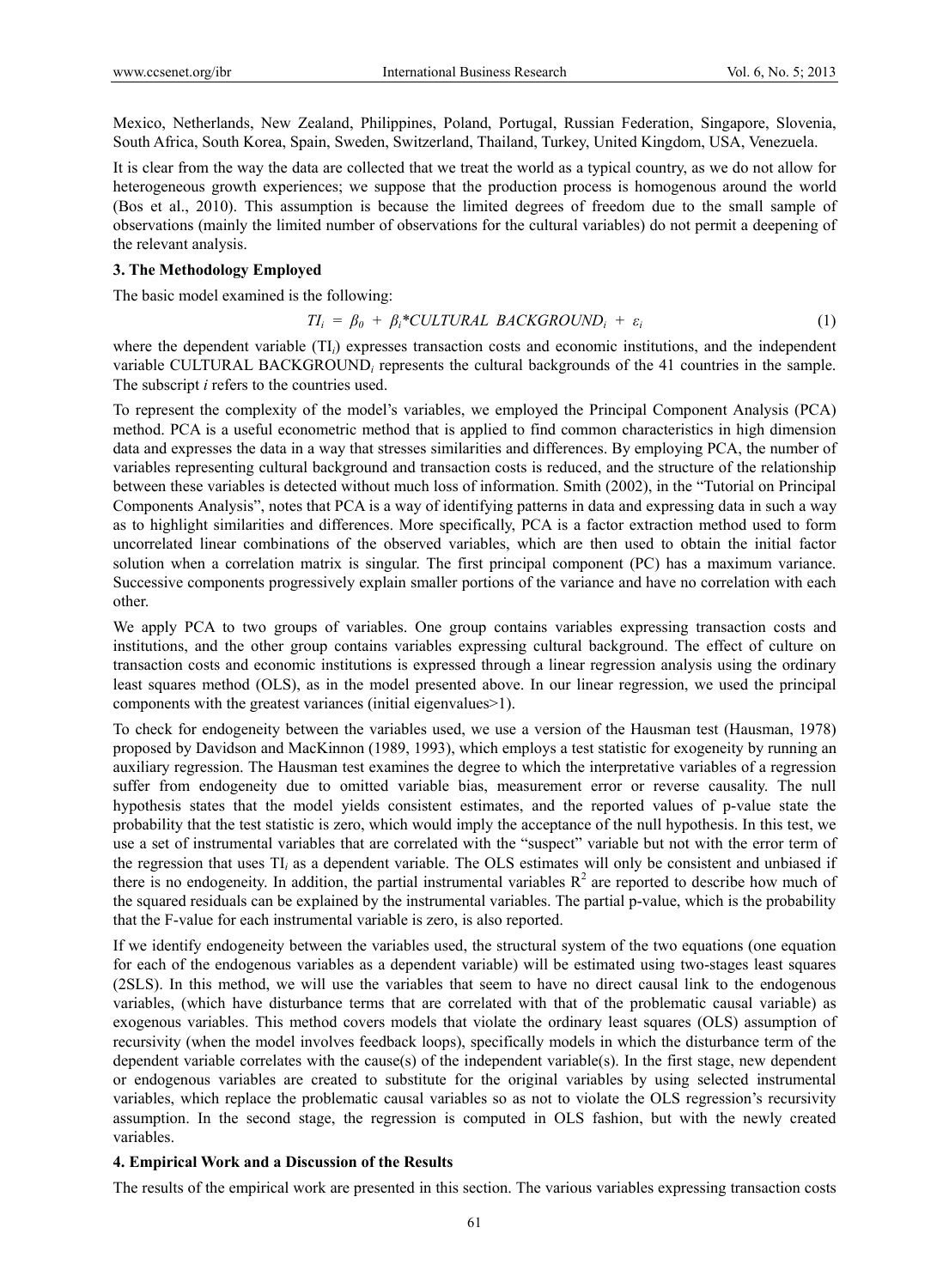and economic institutions lead to a PC that captures 82.34% of the total variance and presents an initial eigenvalue of 4.117. As seen in Table 2, the PC of transaction costs and economic institutions (TI) is negatively shaped by starting a business and positively shaped by corruption, composite risk, property rights and rule of law. Overall, this PC demonstrates the characteristics of transactions and economic institutions (TI). Increasing values of TI indicates decreasing transaction costs and improvement of economic institutions in the economy.

Regarding cultural background, we extracted two PCs (Table 3) that explain 61.03% of the total variance and present an initial eigenvalues of 3.795 (42.16%) and 1.698 (18.87%). The first PC for Cultural Background  $(C_1)$ , which exhibits a Pro-Growth Orientation, is determined by the positive effect of performance orientation, future orientation, institutional collectivism, human orientation and uncertainty avoidance, and the negative effect of assertiveness. An increase in the value of Pro-Growth Orientation means an improvement in the cultural background of a society. The second PC for Cultural Background  $(C_2)$ , described as a Pro-Social Orientation, is determined by the positive effect of gender egalitarianism and assertiveness, and the negative effect of institutional collectivism, in group-collectivism, power distance and human orientation. An increase in the value of Pro-Social Orientation leads to an aggravation of the elements of the cultural background relating to the qualitative features of a society.

Tables 2 and 3 present the contents of TI,  $C_1$  and  $C_2$ , i.e., the variables that affect the PC configuration, but only for values of partial correlations greater than 0.3.

|                                    |                     | Transaction costs and economic institutions (TI) |
|------------------------------------|---------------------|--------------------------------------------------|
| <b>Transaction Characteristics</b> | Starting a business | $-0.75$                                          |
|                                    | Corruption          | 0.97                                             |
|                                    | Composite risk      | 0.88                                             |
| Economic Institutions              | Property rights     | 0.95                                             |
|                                    | Rule of law         | 0.97                                             |

Table 2. Principal component matrix of transaction costs

#### Table 3. Principal component matrix of culture

|                            | Pro-Growth Orientation $(C_1)$ | Pro-Social Orientation $(C_2)$ |
|----------------------------|--------------------------------|--------------------------------|
| Performance Orientation    | 0.73                           |                                |
| <b>Future Orientation</b>  | 0.80                           |                                |
| Assertiveness              | $-0.37$                        | 0.44                           |
| Power Distance             | $-0.78$                        | $-0.45$                        |
| Uncertainty Avoidance      | 0.88                           |                                |
| Gender Egalitarianism      |                                | 0.47                           |
| Institutional Collectivism | 0.75                           | $-0.33$                        |
| In-group Collectivism      | $-0.60$                        | $-0.59$                        |
| Human Orientation          | 0.37                           | $-0.72$                        |

Table 4 presents the correlations between the variables used in the basic model. Observing the correlation matrix below (Table 4), we believe that TI may be endogenously determined by  $C_1$  or  $C_2$ . For this reason, we saw the need to check for the possible existence of endogeneity between TI and  $C_1$  or  $C_2$  using the exogeneity test developed by Davidson and MacKinnon (1989, 1993). The selection of the appropriate instrumental variable is a demanding and time-consuming process, as we need to locate a variable that will present a high correlation, satisfactory  $R^2$  and an F-statistic>10 with respect to C<sub>1</sub> or C<sub>2</sub>, while presenting a low correlation, a low  $R^2$  and an F-statistic<10 with TI. The Trust in Justice and Police variable is considered a strong instrumental variable, as it is estimated to have a partial F-statistic of 10.46, while 22.51% of the squared residuals can be explained by the instrumental variable, according to the partial  $\mathbb{R}^2$ . In addition, the Trust in Justice and Police variable appears to be correlated with  $C_1$  (0.47), constituting an additional indication for the existence of endogeneity. Additionally, we should note that, based on a regression of the Trust in Justice and Police on TI, the partial F-statistic is estimated to be 3.93 (F-stat<10) and the partial  $R^2$  is only 9.84%. Thus, the Trust in Justice and Police variable can be regarded as exogenous with respect to TI. Repeating the above process to find the instrumental variable for  $C_2$ , we find that the GDP Growth variable is a strong instrumental variable because it is estimated to have a partial F-statistic of 20.26 and an  $\mathbb{R}^2$  of 34.19%. Regressing GDP Growth on TI, the partial F-statistic is estimated to be 6.96, and the partial  $R^2$  equals 15.14%. Thus, GDP Growth can be regarded as an exogenous variable in relation to TI.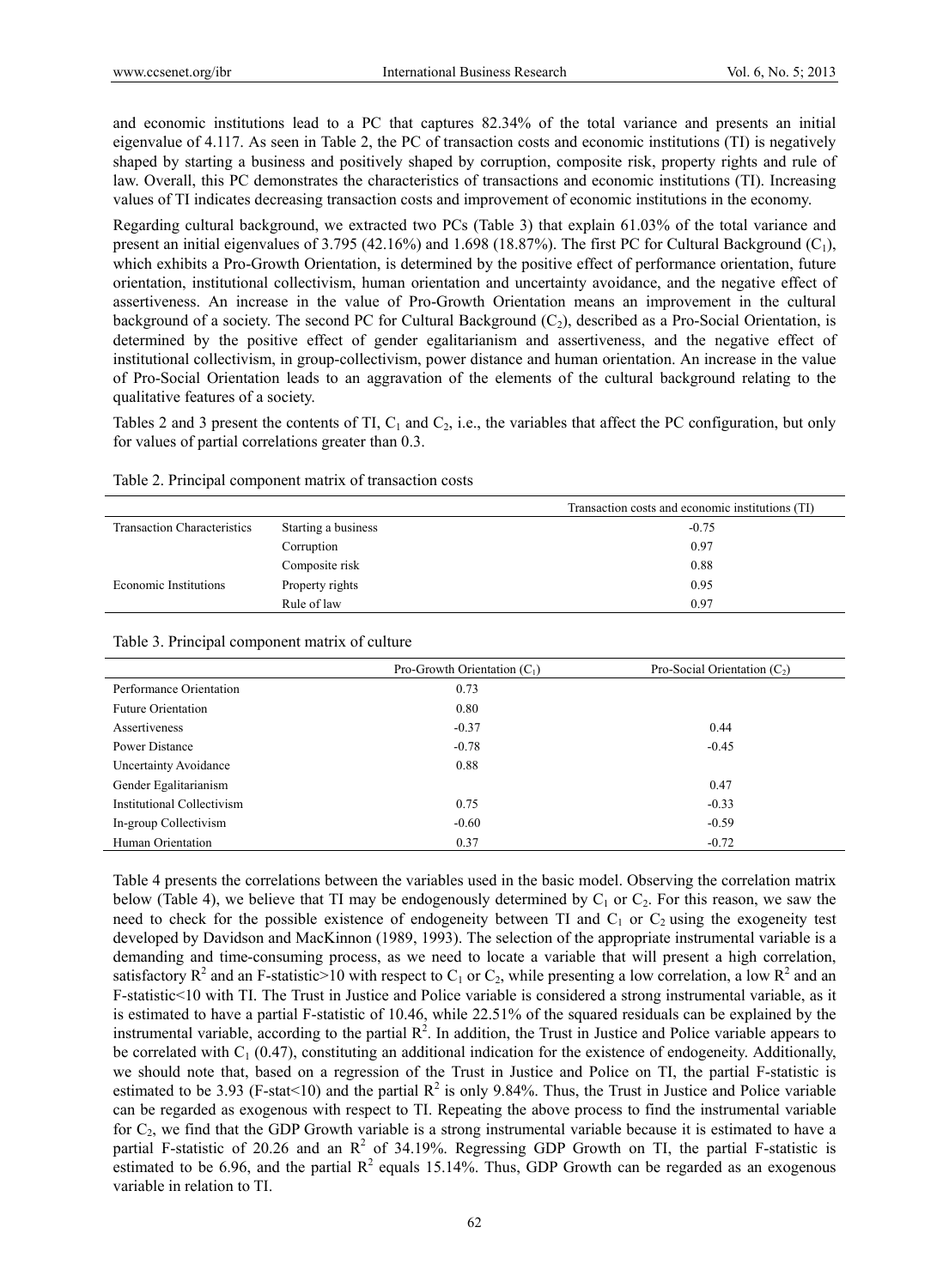## Table 4. Correlation matrix

| Variable                       | Transaction costs and economic institutions (TI) | Pro-Growth Orientation $(C_1)$ |
|--------------------------------|--------------------------------------------------|--------------------------------|
| Pro-Growth Orientation $(C_1)$ | $0.651***$                                       |                                |
| Pro-Social Orientation $(C_2)$ | $-0.488***$                                      | 4.47E-16                       |
|                                |                                                  |                                |

Note: <sup>a</sup> Significance at the 1% level is denoted with \*\*\*.

To apply the exogeneity test, we run two OLS regressions. In the first regression, we regress  $C_1$  on  $C_2$  and the Trust in Justice and Police instrumental variable and retrieve the residuals. In the second regression, we re-estimate the basic model including the residuals from the first regression as additional regressors. We find that the first stage residuals are not significantly different from zero and there is no endogeneity problem between TI and  $C_1$ . Similarly, regressing  $C_2$  on  $C_1$  and the GDP Growth instrumental variable, we take the residuals and re-estimate the basic model including the residuals from the first regression. In this case, the residuals are also not significantly different from zero, and thus, the model is not affected by an endogeneity relationship and provides consistent and unbiased estimates.

|  | Table 5. Regression results |  |
|--|-----------------------------|--|
|--|-----------------------------|--|

| Dependent variable             | Basic model                                      |
|--------------------------------|--------------------------------------------------|
|                                | Transaction costs and economic institutions (TI) |
| Pro-Growth Orientation $(C_1)$ | $0.63***$                                        |
|                                | (6.52)                                           |
| Pro-Social Orientation $(C_2)$ | $-0.49***$                                       |
|                                | $(-5.13)$                                        |
| Adjusted $\mathbb{R}^2$        | 64.5%                                            |
| F-statistic                    | $34.49***$                                       |

Notes: <sup>a</sup> The parenthesis include the t-statistics for the coefficients of regressions. <sup>b</sup> Significance at the 1% level is denoted \*\*\*.

Table 5 presents the empirical results of the estimated regression. The basic model estimates the effect of a Pro-Growth Orientation  $(C_1)$  and a Pro-Social Orientation  $(C_2)$  on TI. An increase in  $C_1$  would positively affect TI, as they present positive and statistically significant estimates. In contrast,  $C_2$  presents a negative relationship with TI. The Adjusted  $\mathbb{R}^2$  of the regression amounts to 64.5%, while according to the F-statistic, the regression is statistically strong.

Interpreting the results, we find that improving the Pro-Growth Orientation tends to reduce transaction costs and enhance economic institutions because societies are future-oriented, focus on performance, prefer the future to the present, accept the risk of undertaking long-term initiatives and display reduced collectivism, being oriented towards individual action.

In contrast, increasing a Pro-Social Orientation contributes to increased transaction costs and inefficient economic institutions. Characteristics such as authoritarianism and aggression in a society, low levels of gender equality, orientation towards the individual and a limited commitment to institutions decrease confidence and increase uncertainty.

In order to examine the relationship between transaction costs and economic institutions, we run a correlation analysis. The lack of statistical data prevents us from running a more advanced econometric analysis (e.g. a 2 SLS regression analysis), given that the degrees of freedom would be limited in this way.

The reduction of transaction costs and the improvement of the economic institutions of the society function towards improving entrepreneurship. As it appears in Table 6, the principal component of transaction costs and economic institutions (TI) is positively associated with entry density.

Table 6. Correlation matrix

| $503***$ |
|----------|
|          |

Note: <sup>a</sup> Significance at the 1% level is denoted with \*\*\*.

Economies that tend to improve the function and the effectiveness of their institutions, as well as to manage effacing transaction costs by reducing bureaucratic procedures, have a comparative advantage with regard to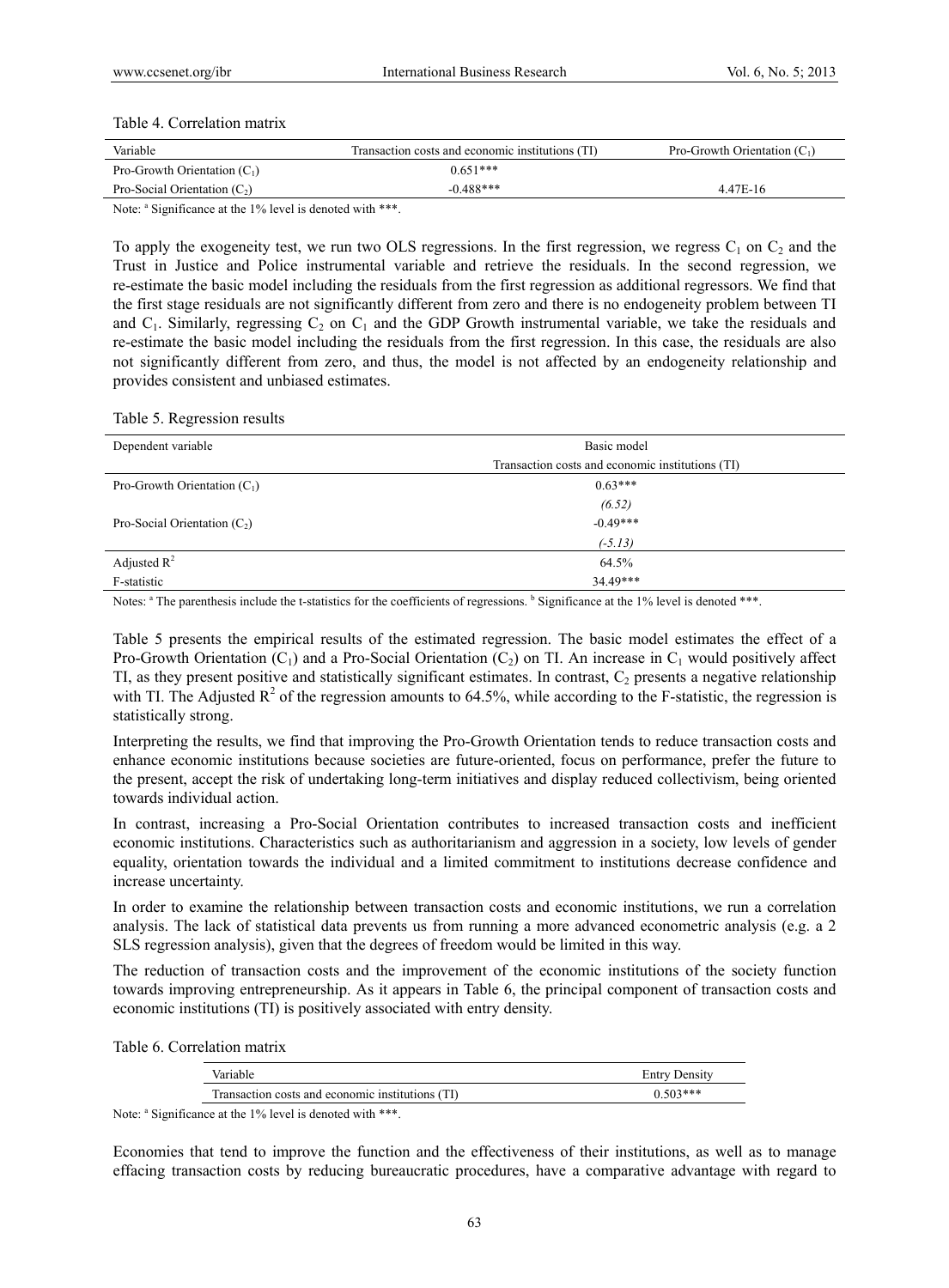attracting new investments and undertaking large-scale entrepreneurial initiatives.

#### **5. Conclusion**

The present paper at first aimed to examine the extent to which cultural background affects transaction costs and economic institutions and secondly to identify to what extent economic institutions and transaction costs are related with entrepreneurship. The role of culture in shaping transaction characteristics and economic institutions has spurred the interest of researchers. However, despite it being intuitively easy to understand the existence of this relationship, it is difficult to quantify it.

To a great degree, this paper has succeeded in quantifying these variables and highlighting the importance of culture in shaping transaction costs and economic institutions. To this end, this paper allowed these variables to co-operate and influence one another by using the Principal Analysis and Regression Analysis methods. We did not locate any endogeneity problems between the variables in our empirical analysis, thus achieving consistent and unbiased estimates through OLS.

The empirical results are quite encouraging. The regression model shows that the PCs describing cultural background significantly affect transaction costs and economic institutions. More specifically, according to the Pro-Growth Orientation measure, societies oriented towards rewarding the performance of their members in designing, planning and investing in the future and that are risk-averse tend to reduce transaction costs and promote the orderly functioning of economic institutions. The existence of a strong regulatory framework that protects property rights leads to a reduction in the cost of transactions. The confidence of a society in its laws and compliance with its institutions creates coherent links, simplifying the transaction process and the number of contracts. The second PC of culture, the Pro-Social Orientation, which focuses on the factors that promote the improvement of societies, shows that the elimination of long-term structures and stereotypes is essential for reducing transactions. The reduction of inequalities, an orientation towards more "feminine" values and respect for institutions and rules can lead to reduced transaction costs, encouraging long-term economic growth.

As far as economic institutions and entry density are concerned, we find a statistical significance relationship between the two.

The policy implications of the paper's findings are clear: improving the cultural background of a society, particularly certain aspects of it, may contribute to reducing transaction costs. Nevertheless, by reducing transaction costs and strengthening the efficiency of economic institutions, the appropriate prerequisites for enhancing entrepreneurship are created.

Nevertheless the cultural change is a long-lasting process. Policymakers need to make a great effort to improve some basics aspects of a society's cultural traits. However, the improvement of economic and political institutions may help this procedure. A future study may examine which cultural traits of a society are consistent or not over extended periods of time.

Policymakers should understand the significance of institutions as a source of productive entrepreneurship activity and implement policies, which will focus on that direction. The basic purpose of economic policy should be the creation of an institutional framework, which would emphasize on new entrepreneurial initiatives.

Future research may explore the roles of cultural background, transaction characteristics and economic institutions in when determining the variables to represent economic growth, as part of the "remaining factors" in the growth process, while co-operating with the capital, labour and human capital factors, in the framework of a complete growth theory. Furthermore, it could be further extended by checking for the effects of special circumstances that improve the entrepreneurial activity in the societies, using a sensitivity analysis.

### **References**

- Acemoglu, D., & Johnson, S. (2005). Unbundling Institutions. *Journal of Political Economy*, *113*, 949-995. http://dx.doi.org/10.1086/432166
- Acemoglu, D., Johnson, S., & Robinson, J. A. (2004). Institutions as the fundamental cause of long-run growth. *CEPR Discuss Pap*, 4458.
- Ahlerup, P., Olsson, O., & Yanagizawa, D. (2009). Social capital vs institutions in the growth process. *European Journal of Political Economy, 25*(1), 1-14. http://dx.doi.org/10.1016/j.ejpoleco.2008.09.008
- Allaire, Y., & Firsirotu, M. E. (1984). *Theories of Organizational Culture*. Organizational Studies. http://dx.doi.org/10.1177/017084068400500301

Anderson, E., & Coughlan, T. A. (1987). International market entry and expansion via independent or integrated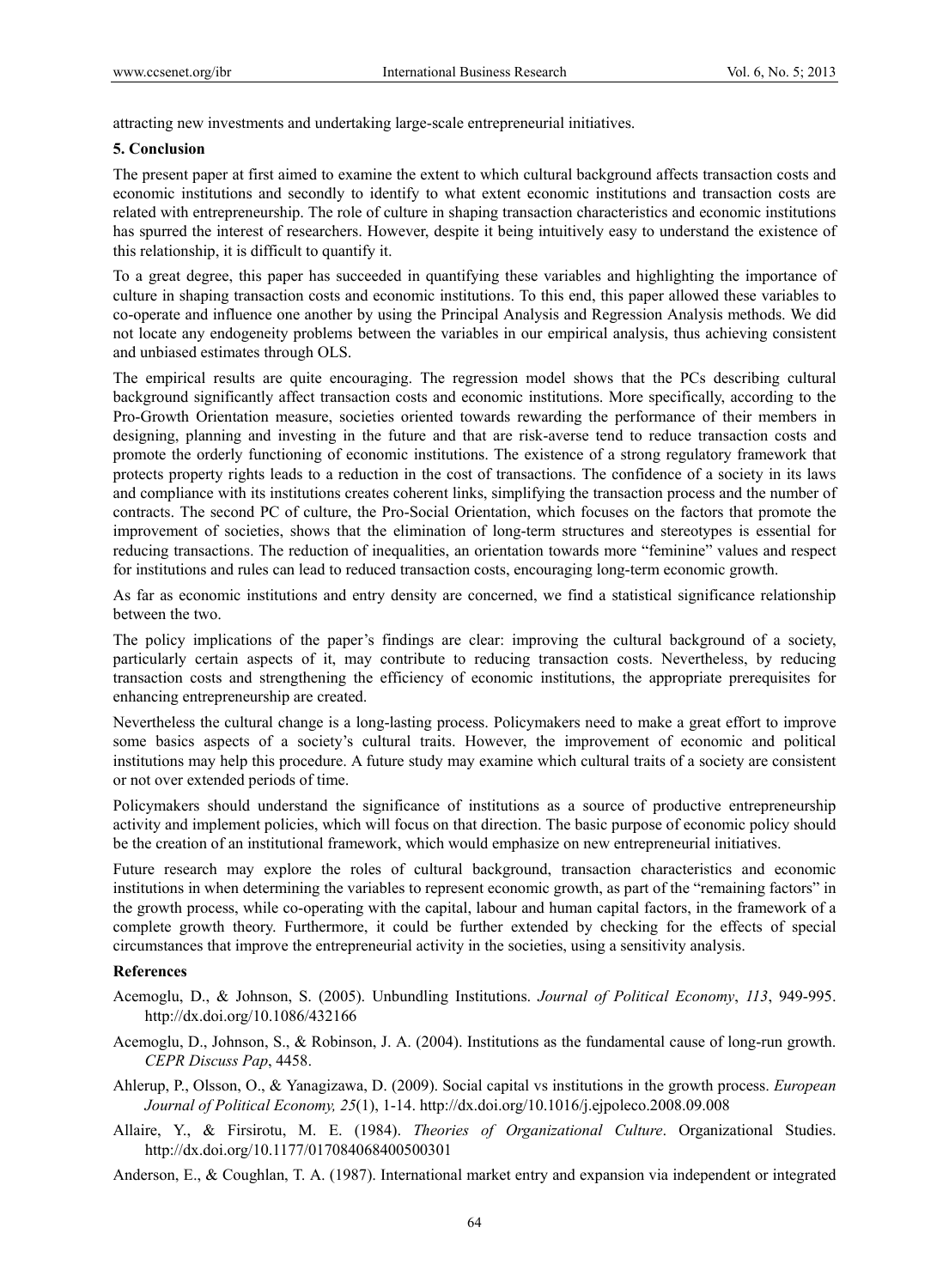channels of distribution. *Journal of Marketing, 51*(1), 71-82. http://dx.doi.org/10.2307/1251145

- Arrow, J. K. (1969). The organization of economic activity: Issues pertinent to the choice of market versus non-market allocations. *Analysis and Evaluation of Public Expenditures: The PPP System*, *1*, 47-64. Washington, D.C., Government Printing Office, Washington.
- Audretsch, D. B. (2007). *The entrepreneurial society*. New York: Oxford University Press. http://dx.doi.org/10.1093/acprof:oso/9780195183504.001.0001
- Audretsch, D. B. (2009). The entrepreneurial society. *Journal of Technology Transfer*, *34*, 245-254. http://dx.doi.org/10.1007/s10961-008-9101-3
- Audretsch, D. B., Grilo, I., & Thurik, R. (2007). *The Handbook of Entrepreneurship Policy* (pp. 1-17). Cheltenham: Edward Elgar Publishing Limited, UK and Northampton, MA, US.
- Baumol, W. J. (1990). Entrepreneurship: Productive, Unproductive and Destructive. *Journal of Political Economy, 98*, 893-921. http://dx.doi.org/10.1086/261712
- Bos, J. W. B., Economidou, C., Koetter, M., & Kolari, J. W. (2010). Do all countries grow alike? *J. of Dev. Econ., 91*(1), 113-127. http://dx.doi.org/10.1016/j.jdeveco.2009.07.006
- Boyer, P., & Petersen, M. (2012). The naturalness of (many) social institutions: evolved cognition as their foundation. *Journal of Institutional economics*, *8*(1). http://dx.doi.org/10.1017/S1744137411000300
- Chang, H. J. (2006). Understanding the relationship between institutions and economic development: Some key theoretical issues. World Institute for Development Economic Research (UNU-WIDER), *Working Papers*  DP2006/05.
- Chang, H. J. (2011). Institutions and Economic Development: Theory, Policy and History. *Journal of Institutional Economics*, *7*(4). http://dx/doi.org/10.1017/S1744137410000378
- Chen, C., Peng, M. W., & Saparito, P. A. (2002). Individualism, collectivism, and opportunism: a cultural perspective on transaction cost economics. *Journal of Management, 28*, 567. http://dx/doi.org/10.1177/014920630202800405
- Chen, M., Lapaugh, A. S., & Singh, J. P. (2002). Predicting category accesses for a user in a structured information space. Proceedings of *the 25th Annual International ACM SIGIR Conference on Research and development in information retrieval (SIGIR'02)*, 65-72. http://dx.doi.org/10.1145/564376.564390
- Cleveland, M., & Laroche, M. (2007). Acculturation to the global consumer culture: scale development and research paradigm. *Journal of Business Research, 60*(3), 249-260. http://dx.doi.org/10.1016/j.jbusres.2006.11.006
- Coase, R. H. (1937). The nature of the firm. *Economica, 16*(4), 386-405. http://dx.doi.org/10.1111/j.1468-0335.1937.tb00002.x
- Coase, R. H. (1960). The problem of social cost. *Journal of Law and Economics, 3*, 1-44. http://dx.doi.org/10.1086/466560
- Commons, J. R. (1990). *Institutional Economics. Its Place in Political Economy*. The Mac Millan Company: Transaction Publishers.
- Conner, K. R., & Prahalad, C. K. (1996). A resource-based theory of the firm: Knowledge versus opportunism. *Organization Science, 7*, 477-501. http://dx.doi.org/10.1287/orsc.7.5.477
- Davidson, R., & MacKinnon, J. G. (1989). Testing for consistency using artificial regressions. *Econom Theory*, *5*, 363-384. http://dx.doi.org/10.1017/S0266466600012573
- Davidson, R., & MacKinnon, J. G. (1993). *Estimation and Inference in Econometrics*. New York: Oxford University Press.
- De Jong, E. (2011). Culture, institutions and economic growth. *Journal of Institutional Economics*, *7*(4). http://dx/doi.org /10.1017/S1744137411000117
- De Mooij, M. (1998). *Global Marketing and Advertising. Understanding Cultural Paradoxes*. Thousand Oaks, CA: Sage Publications.
- Dutt, A. K. (2011). Institutional change and economic development: concepts, theory and political economy*. Journal of Institutional Economics, 7*(4). http://dx/doi.org \10.1017/S1744137411000075
- Easterly, W., Ritzen, J., & Woolcock, M. (2006). Social cohesion, institutions and growth. *Economics and*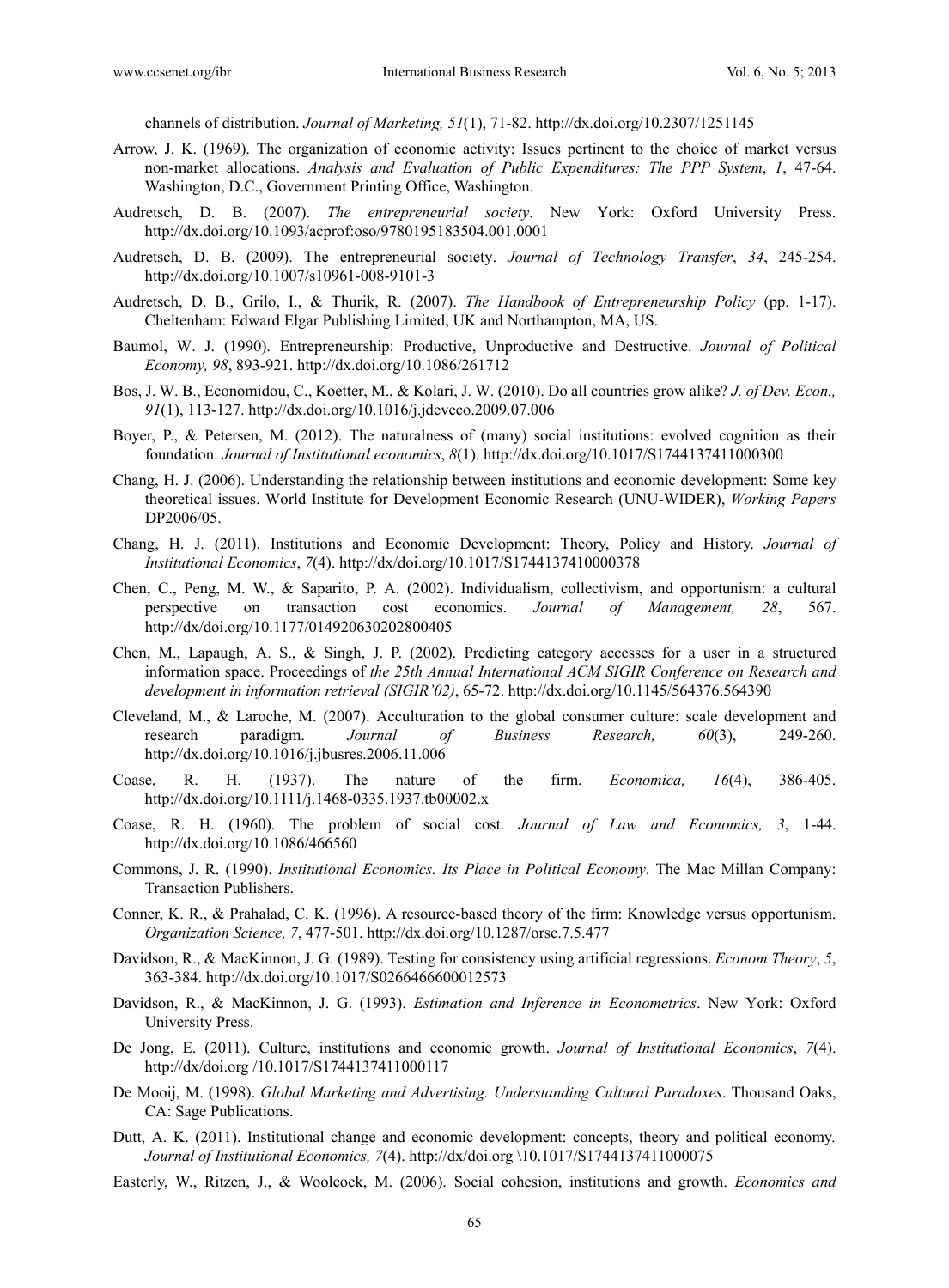*Politics*, *18*(2), 103-120. http://dx.doi.org/10.1111/j.1468-0343.2006.00165.x

- Economides, M. J., & Ehlig-Economides, C. A. (2009). Sequestering carbon dioxide in a closed underground volume. SPE 124430, University of Houston.
- Freytag, A., & Thurik, R. (2007). Entrepreneurship and its determinants in a cross-country setting. *Journal of Evolutionary Economics*, *17*(2), 117-131. http://dx.doi.org/10.1007/s00191-006-0044-2
- Freytag, A., & Thurik, R. (2010). *Entrepreneurship and Culture*. Heidelberg: Springer. http://dx.doi.org/10.1007/978-3-540-87910-7
- Gazendam, L., & Jorna, R. J. (2005). Transaction cost economics and plausible actors: a cognitive reappraisal. *Position paper of Risk, Trust and Civility: A Pluridisciplinary Symposium*. Victoria College, May 6-8.
- Ghoshal, S., & Moran, P. (1996). Bad for practice: A critique of the transaction cost theory. *Academy of Management Review, 21,* 13-47.
- Greif, A. (1994). Cultural beliefs and the organization of society: A historical and theoretical reflection on collectivist and individualist societies. *Journal of Political Economy, 102*(5), 912-50. http://dx.doi.org/10.1086/261959
- Grilo, I., & Thurik, A. R. (2005). Entrepreneurial Engagement Levels in the European Union. *Int. J. of Entrep. Educ.*, *3*(2), 143-168.
- Hausman, J. A. (1978). Specification tests in Econometrics. *Econometrica*, *46*, 1251-1271. http://dx.doi.org/10.2307/1913827
- Hédoin, C. (2012). Linking institutions to economic performance: the role of macro-structures in micro-explanations. *Journal of Institutional Economics*. http://dx/doi.org /10.1017/S1744137412000045
- Hellman, J. S., Jones, G., Kaufmann, D., & Schankerman, M. (2000). Measuring Governance, Corruption and State Capture: How Firms and Bureaucrats Shape the Business Environment in Transition Economies'. WB Policy Research, *Working Paper,* 2444. Washington, DC: World Bank.
- Hoffmann, A. N. (2007). A Rough Guide to Entrepreneurship Policy. In D. Audretsch, I. Grilo, & R. Thurik (Eds.), *The Handbook of Entrepreneurship Policy* (pp. 94-129). Cheltenham: Edward Elgar.
- Hofstede et al. (2008a). *Announcing a new version of the Values Survey Module: the VSM 08*. Retrieved from http://stuwww.uvt.nl/~csmeets/VSM08.html
- Hofstede et al. (2008b). *Values Survey Module 2008 Manual*. Retrieved from http://www.geerthofstede.nl/media/229/manualvsm08.doc
- Hofstede, G. (1980). *Culture's Consequences: International differences in Work-related Values.* Beverly Hills CA: Sage Publ.
- Hofstede, G. (1991). *Cultures and Organizations: Software of the Mind*. London: McGraw-Hill.
- Hofstede, G. (1994). *Cultures and Organizations.* London: Harper Collins Publishers.
- Hofstede, G. (2001). *Culture's Consequences.* Beverly Hills: Sage.
- House, R. J., Hanges, P. J., Javidan, M., Dorfman, P. W., & Gupta, V. (2004). *Culture, Leadership and Organisations – The GLOBE study of 62 societies.* Thousand Oaks, CA: Sage Publ.
- Hwang, H., & Powell, W. W. (2005). Institutions and Entrepreneurship. In S. Alvarez, R. Argarwal, & O. Sorenson (Eds.), *Handbook of Entrepreneurship Research. Disciplinary Perspectives* (pp. 201-232). New York: Springer. http://dx.doi.org/10.1007/0-387-23622-8\_10
- Kaufmann, D., Kraay, A., & Mastruzzi, M. (2008). Governance Matters VII: Aggregate and Individual Governance Indicators, 1996-2007. WB Policy Research, *Working Paper,* 4654. Washington, DC: World Bank.
- Kaufmann, D., Kraay, A., & Zoido-Lobatón, P. (1999). Governance Matters. WB Policy Research, *Working Paper*, 2196. Washington, DC: World Bank.
- Kluckhohn, C. (1954). *Culture and Behavior*. New York: Free Press.
- Kluckhohn, C., & Kroeber, A. L. (1952). *Culture: A Critical Review of Concepts and Definitions*. Cambridge, Mass: The Museum.
- Kluckhohn, C., & Strodtbeck, F. (1961). *Variations in Value Orientations*. Evanston, Illinois: Row, Peterson.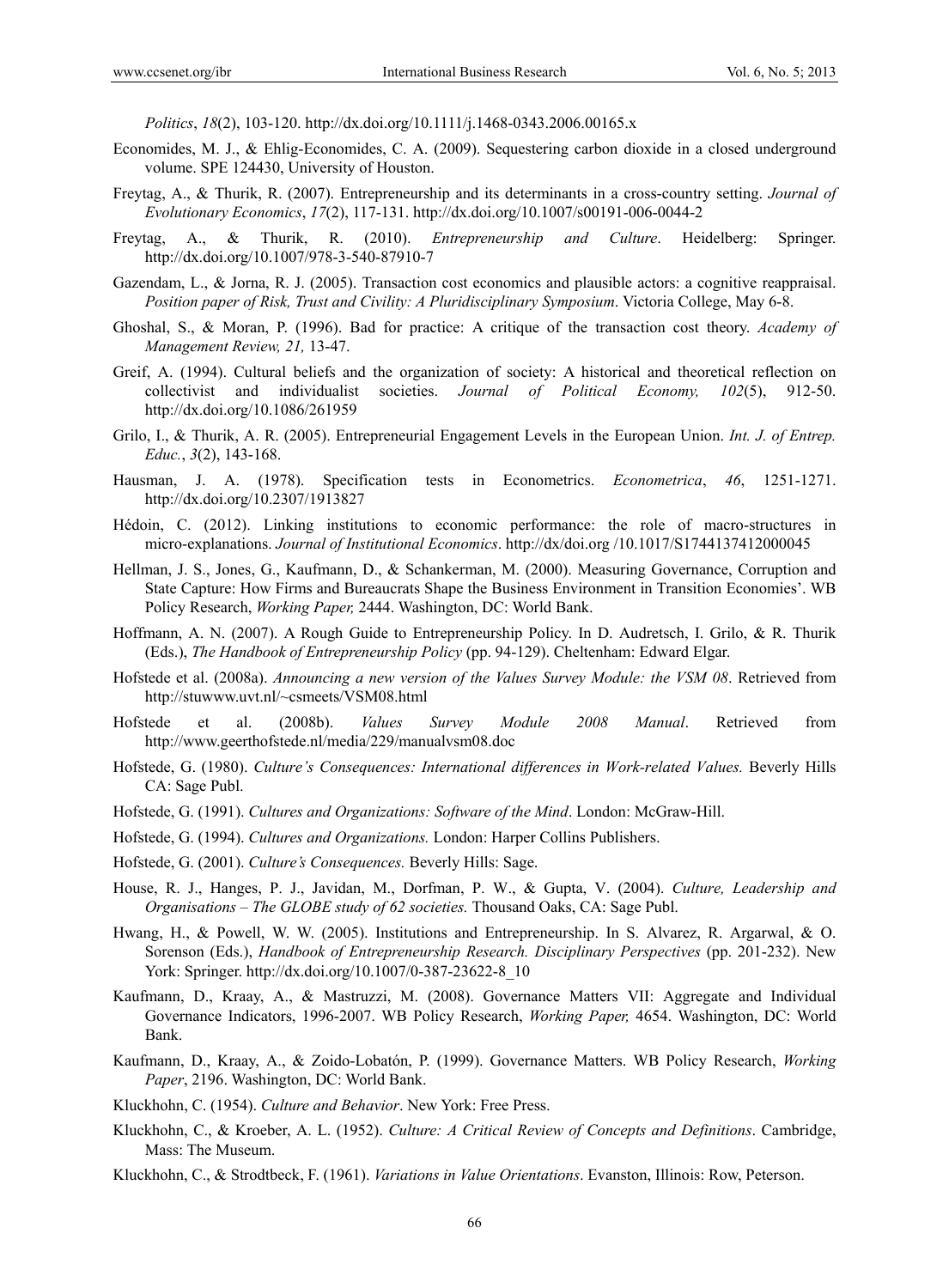Knight, F. H. (1971). *Risk, uncertainly, and profit*. Chicago, IL: The University of Chicago Press.

- McClelland, D. C. (1961). *The Achieving Society.* Princeton: D. Van Nostrand Company.
- Minkov, M., & Blagoev, V. (2009). Cultural values predict subsequent economic growth. *International Journal of Cross-Cultural Management, 9*(1), 5-24. http://dx.doi.org/10.1177/1470595808101153
- North, D. C. (1981). *Structure and Change in Economic History*. New York: WW Norton & Company.
- North, D. C. (1990). *Institutions, Institutional Change and Economic Performance*. Cambridge: Cambridge University Press. http://dx.doi.org/10.1017/CBO9780511808678
- Oyserman, D., & Sorensen, N. (2009). Understanding cultural syndrome effects on what and how we think: A situated cognition model. In C. Chiu, R. Wyer Jr, & Y. Hong (Eds.), *Understanding culture: Theory, research and application* (pp. 25-52). New York: Psychology Press.
- Parker, S. (2007). Policy-makers Beware! In D. Audretsch, I. Grilo, & R. Thurik (Eds.), *The Handbook of Entrepreneurship Policy* (pp. 54-63). Cheltenham: Edward Elgar.
- Rapp, J., Bernardi, R., & Bosco, S. (2011). Examining The Use of Hofstede's Uncertainty Avoidance Construct in International Research: A 25-Year Review*. International Business Research, 4*(1), 3-15.
- Schumpeter, J. (1934). *The Theory of Economic Development*. Massachusetts: Harvard University Press.
- Schumpeter, J. (1950). *Capitalism, Socialism and Democracy*. New York: Harper and Row.
- Schwarz, S. H. (2009). Culture Matters: National value cultures, Sources, and Consequences. In R. S. Wyer et al. (Eds.), *Understanding Culture*. New York: Psychology Press.
- Shane, S. A. (1992). The effect of cultural differences in perceptions of transaction costs on national differences in the preference for licensing. *Management International Revie*w, *32*(5), 295-311.
- Shane, S. A. (1993). Cultural influences on national rates on innovation. *Journal of Business Venturing, 8,* 59-73. http://dx.doi.org/10.1016/0883-9026(93)90011-S
- Smith, L. (2002). *Tutorial on Principal Components Analysis*. Retrieved from http://www.cs.otago.ac.nz/cosc453/student\_tutorials/principal\_components.pdf
- Spithoven, A. (2012). Public governance of healthcare in the United States: a transaction cost economics (TCE) analysis of the 2010 reform. *Journal of Institutional Economics*. http://dx/doi.org/10.1017/S1744137412000082
- Spranz, R., Lenger, A., & Goldscmidt, N. (2012). The relation between institutional and cultural factors in economic development: the case of Indonesia. *Journal of Institutional Economics*. http://dx/doi.org/10.1017/S1744137412000124
- Spulber, D. F. (2003). The Intermediation Theory of the Firm: Integrating Economic and Management Approaches to Strategy. *Manag and Decis Econ*, *24*, 253-266. http://dx.doi.org/10.1002/mde.1120
- Spulber, D. F. (2008). The Economic Role of the Entrepreneur. Retrieved from http://lawlab.org/EconomicRoleoftheEntrepreneur.pdf
- Stevenson, L., & Lundström, A. (2005). Entrepreneurship Policy for the Future: Best Practice Components. In R. van der Horst, S. King-Kauanui, & S. Duffy (Eds.), *Keystones of Entrepreneurship Knowledge* (pp. 177-194). Oxford: Blackwell Publishing.
- Stevenson, L., & Lundström, A. (2007). Dressing the Emperor: The Fabric of Entrepreneurship Policy. In D. Audretsch, I. Grilo, & R. Thurik, (Eds.), *The Handbook of Entrepreneurship Policy* (pp. 94-129). Cheltenham: Edward Elgar.
- Triandis, H. C. (1994). *Culture and Social Behavior*. New York: McGraw-Hill.
- Triandis, H. C. (1996). The psychological measurement of cultural syndromes. *American Psychologist, 51*(4), 407-415. http://dx.doi.org/10.1037/0003-066X.51.4.407
- van Stel, A., Carree, M., & Thurik, A. R. (2005). The Effect of Entrepreneurial Activity on National Economic Growth. *Small Bus Econ, 24*(3), 311-321. http://dx.doi.org/10.1007/s11187-005-1996-6
- van Stel, A., Storey, D. J., & Thurik, R. (2007). The effect of business regulations on nascent and young business entrepreneurship. *Small Bus Econ*, *28*, 171-186. http://dx.doi.org/10.1007/s11187-006-9014-1
- Verheul, I., Wennekers, A. R. M., Audretsch, D., & Thurik, A. R. (2002). An eclectic theory of entrepreneurship.